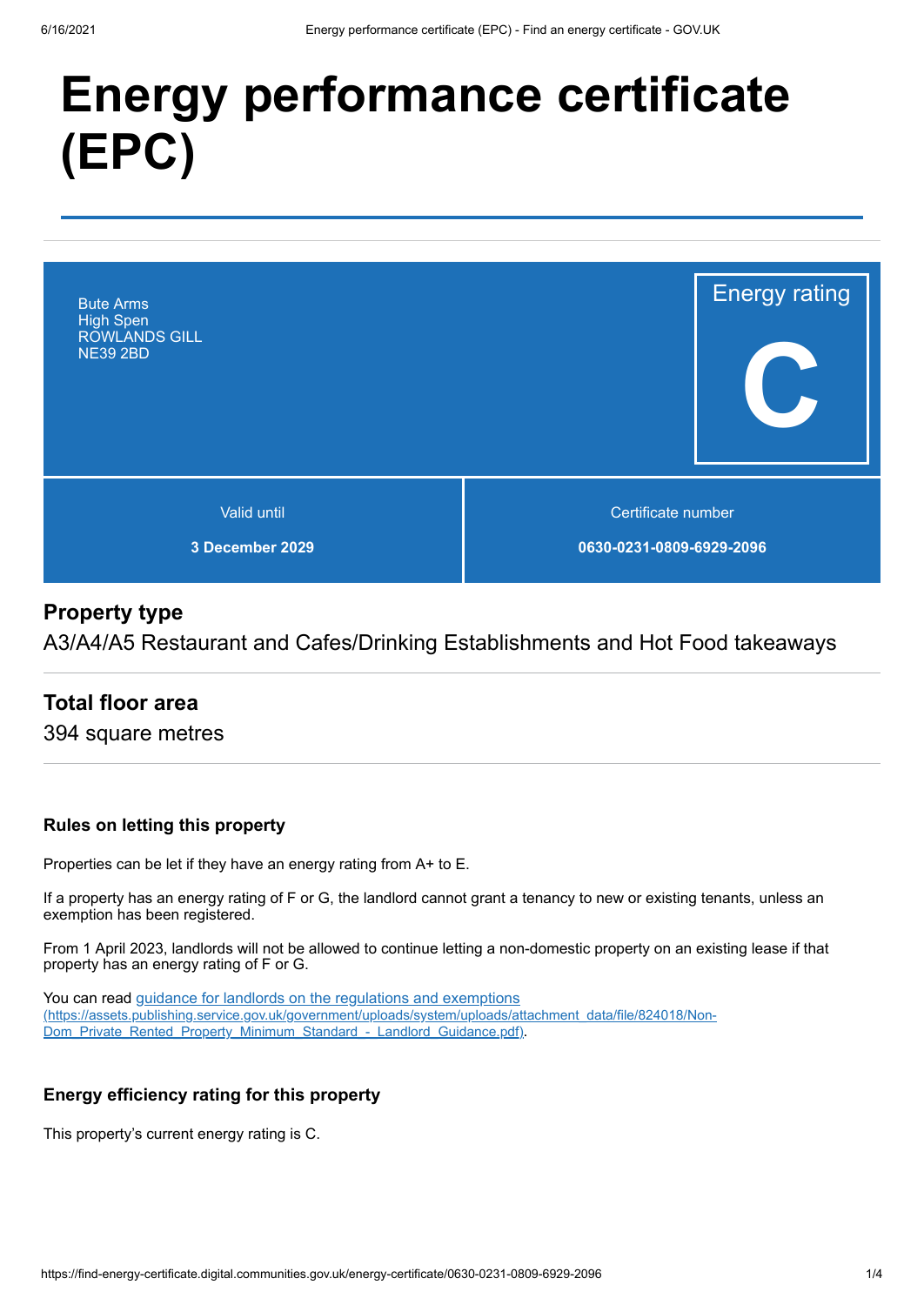

Properties are given a rating from A+ (most efficient) to G (least efficient).

Properties are also given a score. The larger the number, the more carbon dioxide (CO2) your property is likely to emit.

#### **How this property compares to others**

Properties similar to this one could have ratings:

**If newly built**

# **If typical of the existing stock**

**Breakdown of this property's energy performance**

**Main heating fuel** Natural Gas

## **Building environment**

Heating and Natural Ventilation



30 | B

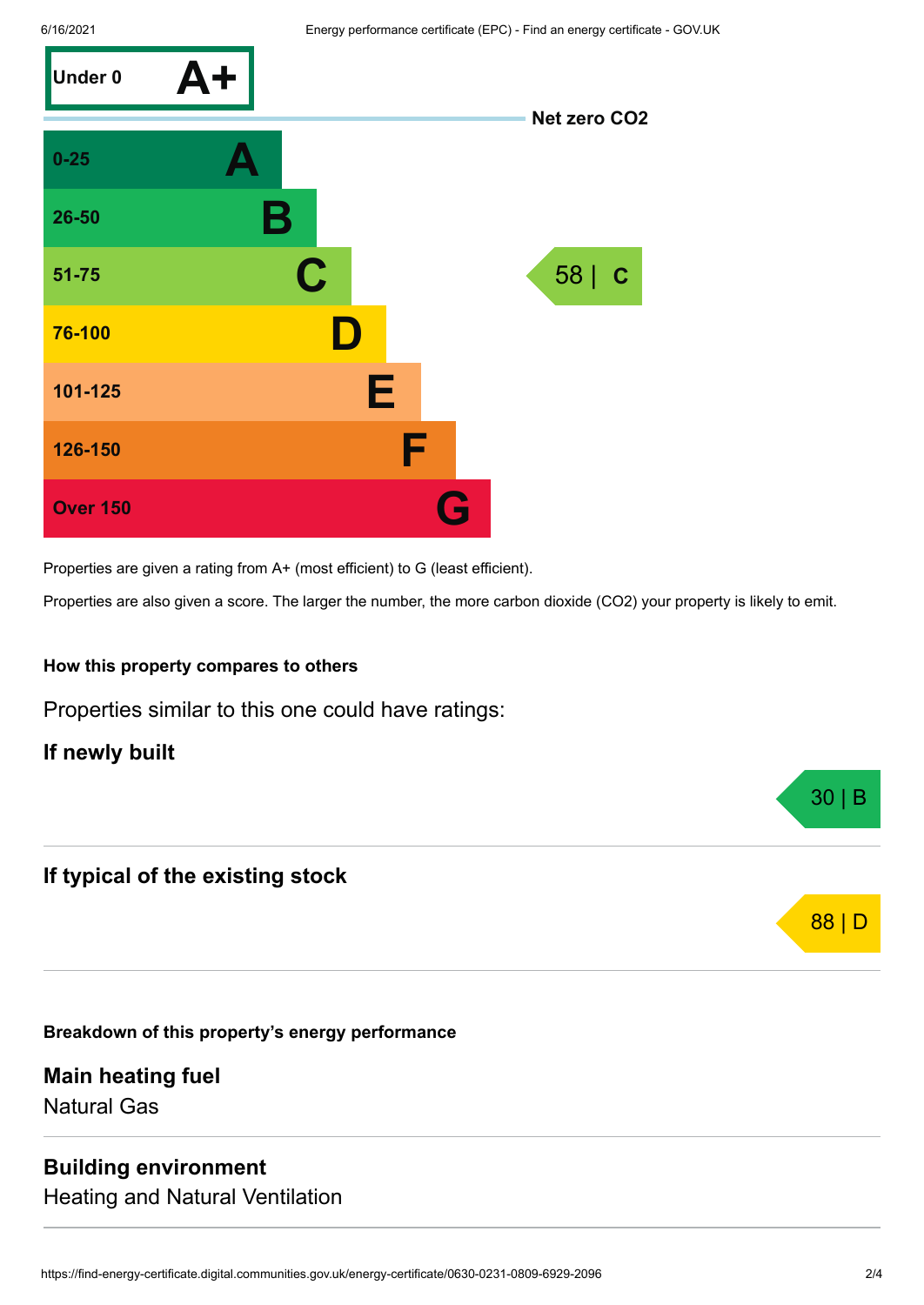## **Assessment level**

3

# **Building emission rate (kgCO2/m2 per year)**

90.9

**Primary energy use (kWh/m2 per year)**

523

What is primary energy use?

#### **Recommendation report**

Guidance on improving the energy performance of this property can be found in the recommendation report [\(/energy-certificate/9290-3982-0401-0690-2060\)](https://find-energy-certificate.digital.communities.gov.uk/energy-certificate/9290-3982-0401-0690-2060).

#### **Contacting the assessor and accreditation scheme**

This EPC was created by a qualified energy assessor.

If you are unhappy about your property's energy assessment or certificate, you can complain to the assessor directly.

If you are still unhappy after contacting the assessor, you should contact the assessor's accreditation scheme.

Accreditation schemes are appointed by the government to ensure that assessors are qualified to carry out EPC assessments.

# **Assessor contact details**

**Assessor's name** Anthony Price

#### **Telephone**

07518679452

#### **Email**

[aprice@compliance365.co.uk](mailto:aprice@compliance365.co.uk)

# **Accreditation scheme contact details**

#### **Accreditation scheme**

Quidos Limited

# **Assessor ID**

https://find-energy-certificate.digital.communities.gov.uk/energy-certificate/0630-0231-0809-6929-2096 3/4 QUID207022